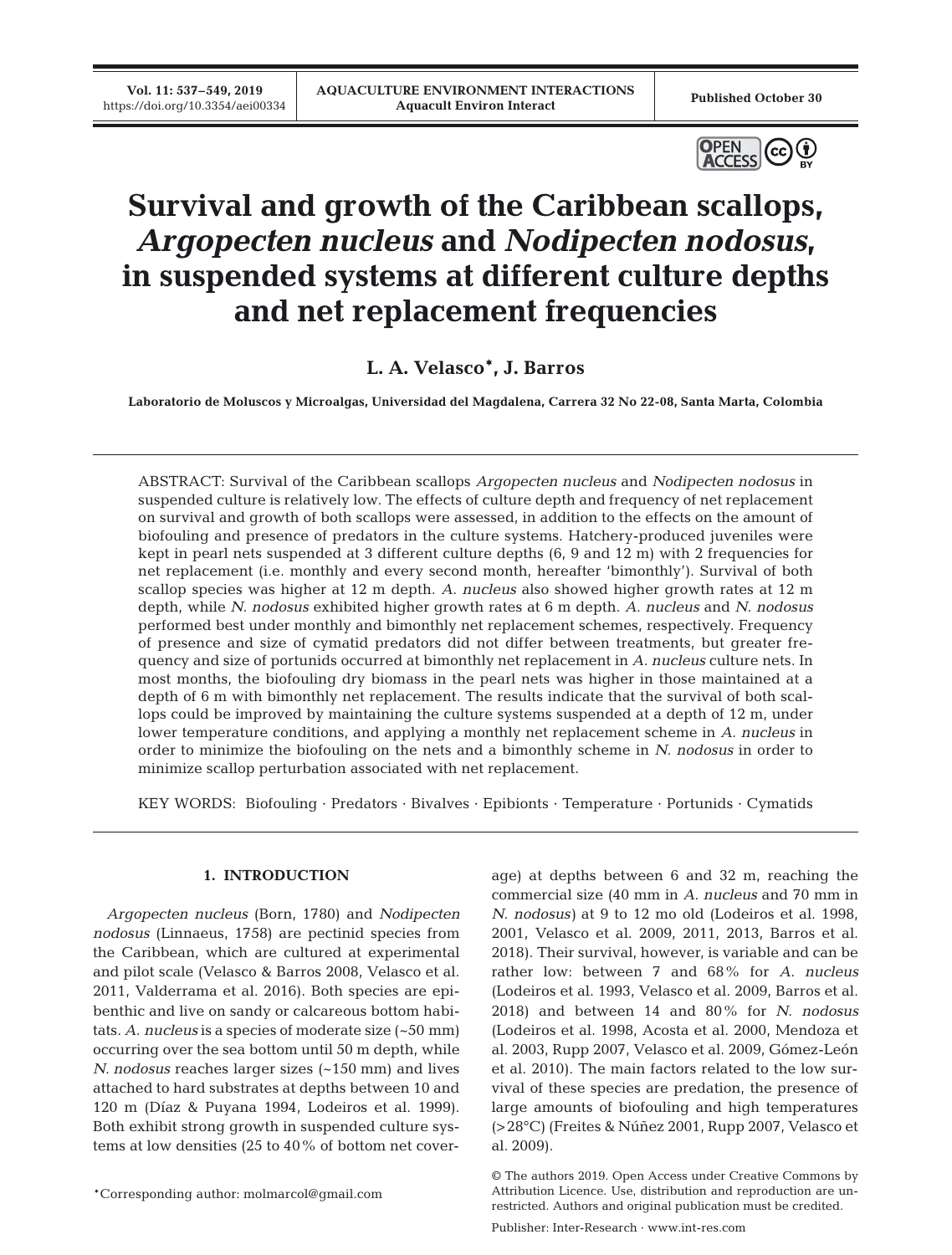Some of the main predator species for these scallops in suspended culture systems are portunid crabs *(Charybdis hellerii* and *Cronius ruber)* and cymatid snails *(Cymatium pileare* and *C. cingulatum)* (Freites et al. 2000, Ciocco & Orensanz 2001, Velasco et al. 2009). Larval states of such organisms enter through the net into the culture systems and rapidly grow at the expense of predating the cultured scallops (Ventilla 1982, Freedman & Bell 1996). In the case of the biofouling, most of the species found are macroalgae and filtering invertebrates (especially *Balanus* sp.), which cover the culture systems and, to a lesser degree, the scallop shells (Uribe et al. 2001, Velasco 2008, Cortés-Useche et al. 2011, Carraro et al. 2012). These biofouling species usually compete for resources and restrict the water inflow into the culture systems, and they are also able to parasitize and deteriorate the scallop shells (Lesser et al. 1992, LeBlanc et al. 2002, Pacheco & Garate 2005, Fitridge et al. 2012). In addition, the presence of biofouling reduces the useful life of the culture systems, and the disposal of used systems in water or on land could impair the environmental quality of marine and terrestrial ecosystems (Uribe et al. 2001, Dürr and Watson 2010, Adams et al. 2011).

Among the mitigation measures used to control biofouling and the presence of predators in the culture systems, some of the most common are physical re moval, coating shells and nets with antifouling products, biocontrol and avoidance of natural recruitment (Fitridge et al. 2012). Removal monthly, or every 2 wk, of predators and biofouling, as well as the use of sea urchins inside the systems are practices that have been reported as helpful to control the settling of harmful organisms in culture systems of *A. nucleus* and *N. nodosus* at small scales (Velasco et al. 2009, Cortés-Useche et al. 2011). Nevertheless, the use of such practices at a larger scale is considered wasteful, expensive and inconsistent (Roma et al. 2009, Fitridge et al. 2012). Considering that the settling of predator larvae and biofouling is directly influenced by food availability (Pérez et al. 2016), the increase of culture depth could be a useful, cheaper and easier measure to limit the larval recruitment of harmful species, and possibly with less frequent net replacement.

With the goal of identifying operational practices that could improve the productivity of *A. nucleus* and *N. nodosus* cultured in suspended systems, the present study assessed the effects of culture depth and frequency of net replacement on the survival and growth of both species as well as on the degree of biofouling and presence of predators.

# **2. MATERIALS AND METHODS**

A total of 7000 juveniles of *Argopecten nucleus* (mean  $\pm$  SE shell length: 11.3  $\pm$  0.14 mm) and 13 200 juveniles of *Nodipecten nodosus* (8.5 ± 0.08 mm shell length) were produced in the Laboratorio de Moluscos y Microalgas of the Universidad del Magdalena in Taganga, Santa Marta, Colombia (11° 16' 03" N, 74° 11' 24" W), following the protocols described by Velasco & Barros (2007, 2008, 2009) and Velasco et al. (2007).

In this study, a factorial experimental design was applied for both species using 3 different culture depths  $(6, 9 \text{ and } 12 \text{ m})$  and 2 frequencies for net replacement (monthly and every 2 mo, hereafter 'bimonthly'), which resulted in 6 treatments with 3 replicates each. Juveniles of each species were randomly distributed in Netlon® pyramidal pearl nets (35  $\times$  35  $\times$  20 cm and 6 mm mesh size) at a stocking density of 30% of net bottom coverage. The number of scallops placed in each net was calculated on the basis of the area occupied in the bottom of each net  $(1225 \text{ cm}^2)$  and the surface area of each specimen assuming a circular shape (387 and 731 ind. net−1 for *A. nucleus* and *N. nodosus*, respectively). The pearl nets were then individually suspended in a 100 m subsurface long-line at a depth of  $5 \text{ m}$ , leaving  $\sim 50 \text{ cm}$  of separation between pearl nets. The long-line system was located in the aquaculture lease of the Universidad del Magdalena in Bahía Taganga (11° 16' 04" N, 74° 11' 36" W), where depths varied from 15 to 20 m.

Monthly or bimonthly, depending on the treatment, the pearl nets were taken out of the water and transported ashore for ~4 to 6 h in order to replace the nets as well as to estimate scallop growth and survival, the amount of biofouling and the abundance of predators in the nets. For this, the population of each net was transferred to containers (20 to 50 l) with seawater, and the living specimens were counted. Monthly survival for each replica was estimated as the proportion between the number of living bivalves at the end of the month or every second month and the initial number of animals placed in each net. The shell length of 30 randomly selected individuals was measured with calipers (0.01 mm). Potential predators (crabs and snails) that were present in culture nets were placed in plastic bags containing 4% seawater formalin for subsequent identification, enumeration and measurement of individual body size (shell length for cymatid snails and carapace width for portunid crabs). The biofouling dry biomass on the nets was also estimated based on the difference between the weight of the pearl net sun-dried for 7 d and the ini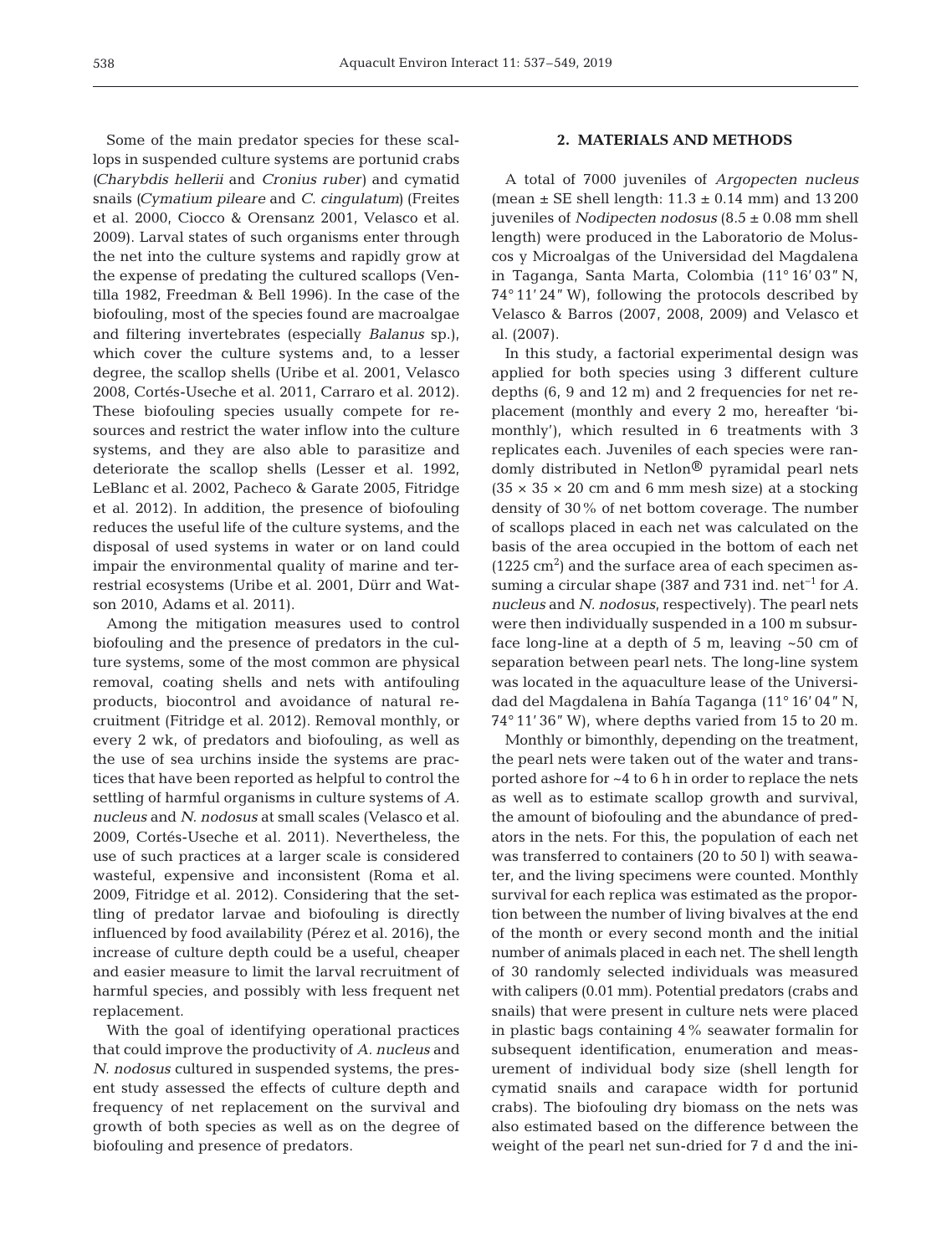tial weight of the clean net. Finally, the scallops were placed in new pearl nets at their original densities with the number of animals readjusted in each net according to the method described above, and the culture systems were returned to the original depth. Every month, surplus animals extracted from each pearl net were distributed in extra replicates under the same conditions as those of the experimental juveniles in order to subsequently adjust the density in the case of high mortalities. The experiments lasted 6 mo for both species, between March and September 2011 for *A. nucleus* and between June and December of 2012 for *N. nodosus*.

Every 2 wk, 3 seawater samples (4 l) were collected using a Niskin bottle at the 3 culture depths. Seston concentration and organic content of each sample were determined following the methods of Strickland & Parsons (1972). Salinity was measured using a refractometer (Brixco, precision 1 ppt), and temperature was registered from glass maximum–minimum thermometers (Sper Scientific, precision 1°C) maintained at each depth. Due to administrative problems in the project, it was not possible to take water samples between June and July of 2012.

The existence of statistical differences in the growth and survival of scallops between culture depth and frequency of net replacement was analyzed using a 2-way ANCOVA, with time as the covariate variable. The frequency of presence and size of predators, as well as the biofouling dry biomass, were compared between treatments and different periods of time using a factorial ANOVA. Physicalchemical parameters (i.e. temperature, salinity, ses-

Monthly net replacement

ton concentration and organic content) were compared between different culture depths and periods of time using a 2-way ANOVA. When differences among treatments and/or periods of time were detected, Bonferroni or Tukey multiple tests were performed to detect the specific intra-level differences. Before the analysis, data normality and homoscedasticity were confirmed in almost all cases, and transformations were applied when required. Thus, predator size data were log transformed, data for shell length in *N. nodosus* and biofouling dry biomass were ranked, and data for frequency of presence of predators were square-root transformed. Temperature data for *A. nucleus* culture did not comply with the normality and homoscedasticity requirements, so these data were analyzed using the Kruskal-Wallis test. Correlation analysis of the data (i.e. physicalchemical variables, monthly growth and survival rates of scallops, frequency of presence and size of predators, and biofouling dry biomass) was performed using Spearman's correlation. The Statgraphics Centurion XVII X64 software was used for all statistical analysis, with significance level of  $\alpha = 0.05$ .

# **3. RESULTS**

#### **3.1.** *Argopecten nucleus*

Survival of *A. nucleus* after 6 mo in suspended culture varied between 29 and 48% (Fig. 1A), with the highest decrease (41−68%) registered in the first sampling, at 30 or 65 d culture time. Juveniles with

Bimonthly net replacement



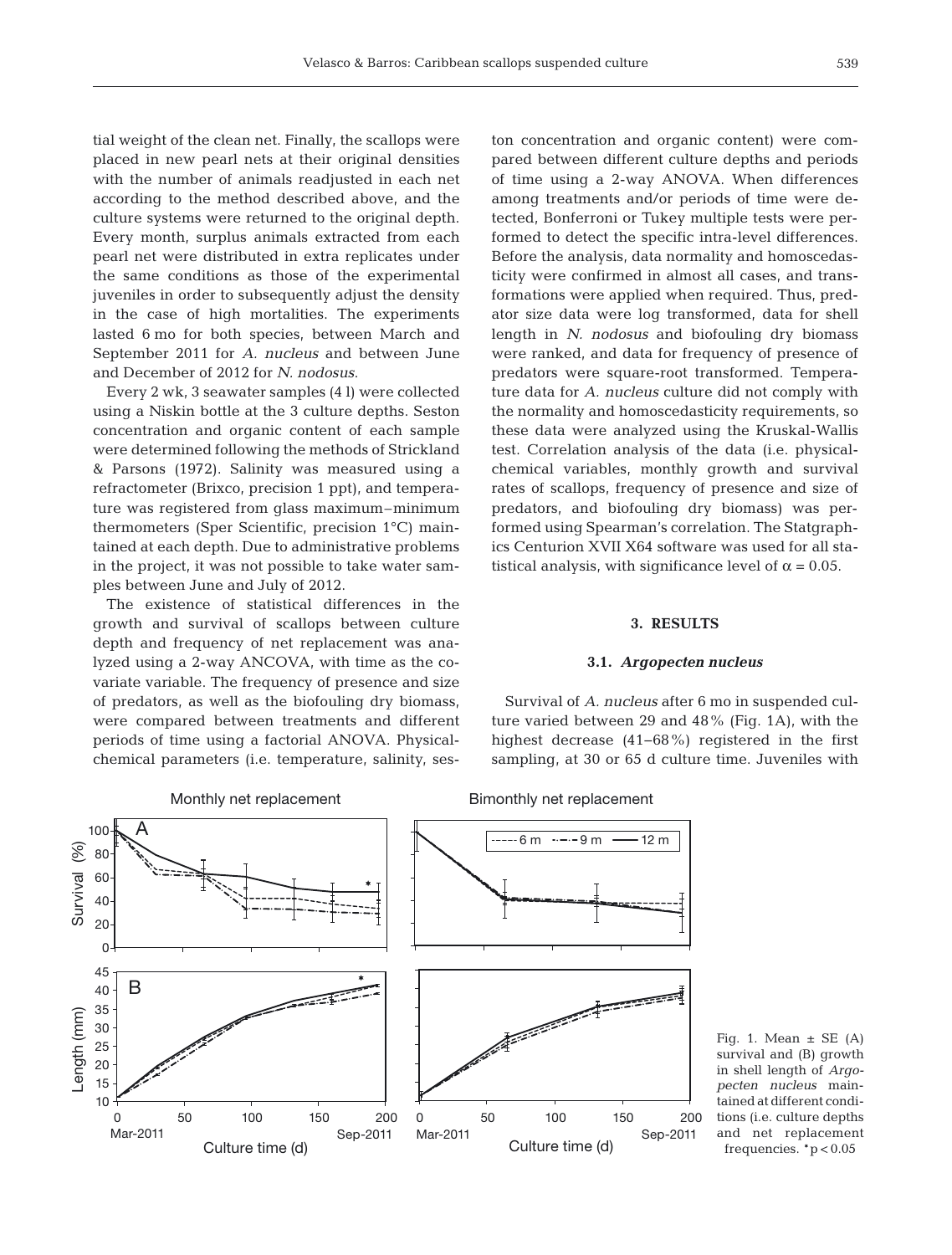an initial shell length of 11.3 mm reached between 37.5 and 41.6 mm (Fig. 1B) at the end of the experiment, with growth rates between 0.14 and 0.16 mm d−1. Highest survival and growth rates were found in animals cultured at a depth of 12 m and where net replacement was monthly (Table 1). The water temperature between March and September of 2011 varied between 23 and 29°C (Fig. 2A), with the lowest values at a depth of 12 m in March and the highest values at 6 and 9 m in July and August (K-W= 6.0, p <

0.0098). Salinity fluctuated between 34 and 37 ppt (Fig. 2B), with the highest values at depths of 9 and 12 m in March and the lowest values at 6 m in May (Table 2). Seston concentration fluctuated between 1.8 and 7.7 mg  $l^{-1}$  (Fig. 2C), being highest at depths of 9 and 12 m in April and June and lowest at 6 m from April to June (Table 2). Seston organic content oscillated between 17 and 82% (Fig. 2D), registering highest values at a depth of 12 m in May with lowest at 9 m from June to August (Table 2). Significant neg-

Table 1. ANCOVAs and ANOVAs of the survival and shell length of *Argopecten nucleus* and *Nodipecten nodosus* maintained at different suspended culture conditions (i.e. culture depths and net replacement frequencies)

| Variable           | Source of variation               | <b>SS</b> | df                       | Square means | $\overline{F}$ | $\mathbf{p}$ |
|--------------------|-----------------------------------|-----------|--------------------------|--------------|----------------|--------------|
| Survival           | Covariable: Culture time          | 42762.10  | $\mathbf{1}$             | 42762.10     | 169.71         | 0.0000       |
|                    | A: Depth                          | 705.85    | $\overline{2}$           | 352.92       | 1.4            | 0.0216       |
|                    | <b>B:</b> Net replacement         | 243.38    | $\mathbf{1}$             | 243.38       | 0.97           | 0.0283       |
|                    | $A \times B$ Interaction          | 928.72    | $\overline{2}$           | 464.36       | 1.84           | 0.1642       |
| Shell length       | Covariable: Culture time          | 306162.00 | $\mathbf{1}$             | 306162.00    | 20117.48       | 0.0000       |
|                    | A: Depth                          | 605.75    | $\overline{2}$           | 302.87       | 19.9           | 0.0000       |
|                    | <b>B:</b> Net replacement         | 1703.96   | $\mathbf{1}$             | 1703.96      | 111.97         | 0.0000       |
|                    | $A \times B$ Interaction          | 57.03     | $\overline{2}$           | 28.51        | 1.87           | 0.1537       |
| Cymatid frequency  | A: Culture time                   | 0.81      | $\overline{2}$           | 0.40         | 1.86           | 0.1698       |
|                    | <b>B</b> : Depth                  | 0.40      | $\overline{2}$           | 0.20         | 0.93           | 0.4041       |
|                    | C: Net replacement                | 0.80      | $\mathbf{1}$             | 0.80         | 3.7            | 0.0624       |
|                    | $A \times B$ Interaction          | 0.96      | $\overline{4}$           | 0.24         | 1.11           | 0.3685       |
|                    | $A \times C$ Interaction          | 0.16      | $\overline{2}$           | 0.08         | 0.37           | 0.6967       |
|                    | $B \times C$ Interaction          | 0.17      | $\overline{2}$           | 0.09         | 0.39           | 0.6774       |
|                    | $A \times B \times C$ Interaction | 0.81      | $\overline{4}$           | 0.20         | 0.94           | 0.4535       |
| Cymatid size       | A: Culture time                   | 4.37      | $\overline{2}$           | 2.19         | 1.67           | 0.2024       |
|                    | B: Depth                          | 2.77      | $\overline{2}$           | 1.38         | 1.06           | 0.358        |
|                    | C: Net replacement                | 2.94      | $\mathbf{1}$             | 2.94         | 2.24           | 0.1428       |
|                    | $A \times B$ Interaction          | 9.92      | 4                        | 2.48         | 1.9            | 0.1325       |
|                    | $A \times C$ Interaction          | 1.18      | $\overline{2}$           | 0.59         | 0.45           | 0.641        |
|                    | $B \times C$ Interaction          | 3.24      | $\overline{2}$           | 1.62         | 1.24           | 0.3024       |
|                    | $A \times B \times C$ Interaction | 4.21      | $\overline{4}$           | 1.05         | 0.8            | 0.5304       |
| Portunid frequency | A: Culture time                   | 2.90      | $\overline{2}$           | 1.45         | 3.31           | 0.0478       |
|                    | <b>B:</b> Depth                   | 1.85      | $\overline{2}$           | 0.92         | 2.11           | 0.1365       |
|                    | C: Net replacement                | 1.56      | $\mathbf{1}$             | 1.56         | 3.56           | 0.0673       |
|                    | $A \times B$ Interaction          | 3.16      | $\overline{4}$           | 0.79         | 1.8            | 0.1503       |
|                    | $A \times C$ Interaction          | 0.83      | $\overline{2}$           | 0.41         | 0.94           | 0.399        |
|                    | $B \times C$ Interaction          | 0.24      | $\overline{2}$           | 0.12         | 0.27           | 0.7637       |
|                    | $A \times B \times C$ Interaction | 0.75      | $\overline{\mathcal{A}}$ | 0.19         | 0.43           | 0.7894       |
| Portunid size      | A: Culture time                   | 597.28    | $\overline{2}$           | 298.64       | 3.62           | 0.0368       |
|                    | <b>B</b> : Depth                  | 240.25    | $\overline{2}$           | 120.13       | 1.46           | 0.2462       |
|                    | C: Net replacement                | 570.51    | $\mathbf{1}$             | 570.51       | 6.92           | 0.0125       |
|                    | $A \times B$ Interaction          | 332.37    | $\overline{4}$           | 83.09        | 1.01           | 0.4161       |
|                    | $A \times C$ Interaction          | 164.88    | $\overline{2}$           | 82.44        | $\mathbf{1}$   | 0.3777       |
|                    | $B \times C$ Interaction          | 171.23    | $\overline{2}$           | 85.61        | 1.04           | 0.3642       |
|                    | $A \times B \times C$ Interaction | 161.87    | $\overline{4}$           | 40.47        | 0.49           | 0.7423       |
| Fouling            | A: Culture time                   | 3198.04   | $\overline{2}$           | 1599.02      | 17.43          | 0.0000       |
|                    | <b>B:</b> Depth                   | 6486.26   | $\overline{2}$           | 3243.13      | 35.34          | 0.0000       |
|                    | C: Net replacement                | 9680.17   | $\mathbf{1}$             | 9680.17      | 105.5          | 0.0000       |
|                    | $A \times B$ Interaction          | 21776.00  | $\overline{4}$           | 5443.99      | 59.33          | 0.0000       |
|                    | $A \times C$ Interaction          | 80.11     | $\overline{2}$           | 40.06        | 0.44           | 0.6497       |
|                    | $B \times C$ Interaction          | 1440.78   | $\overline{2}$           | 720.39       | 7.85           | 0.0015       |
|                    | $A \times B \times C$ Interaction | 458.11    | 4                        | 114.53       | 1.25           | 0.3082       |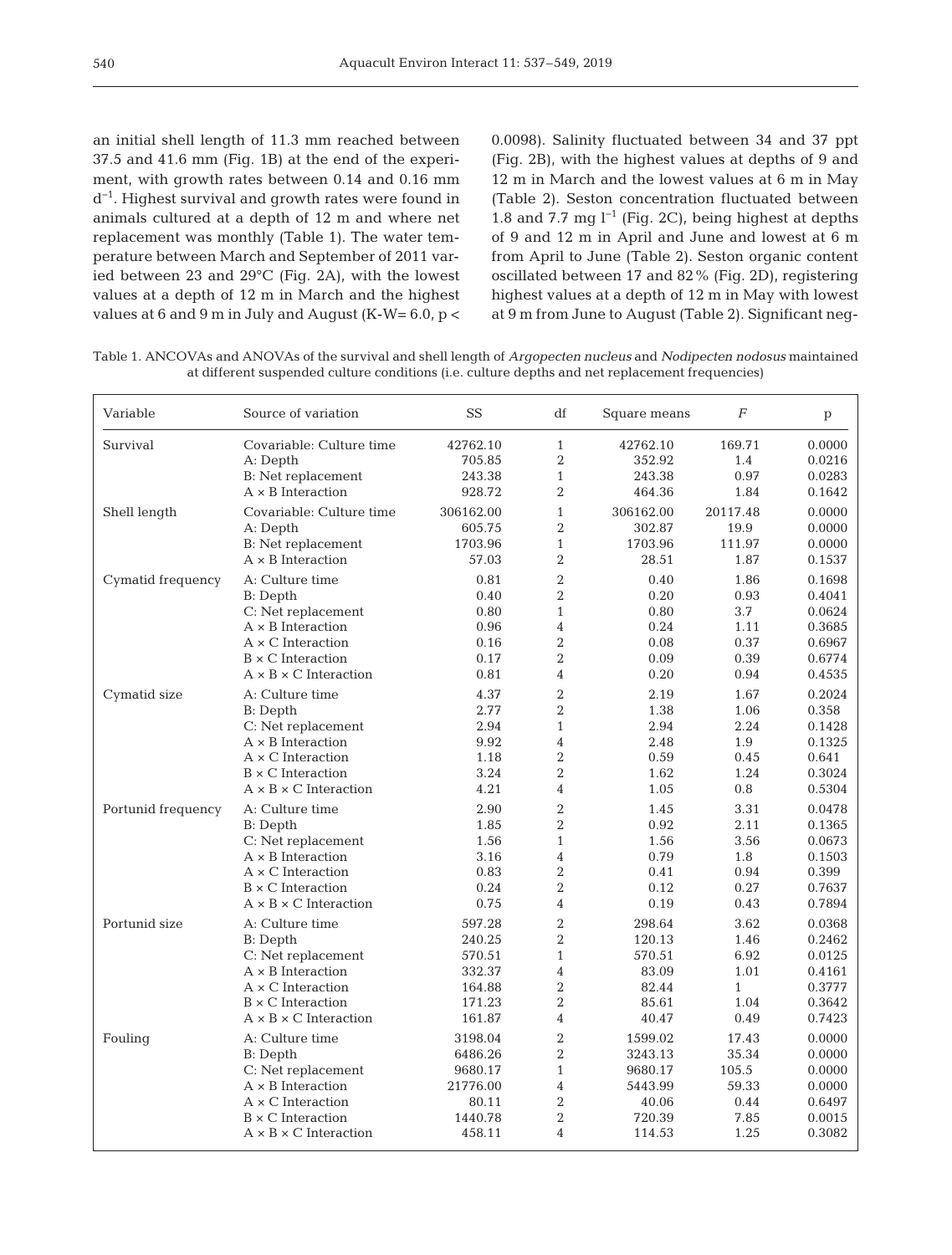

Fig. 2. Mean  $\pm$  SE (A) temperature, (B) salinity, (C) seston concentration and (D) seston organic content in Ta ganga Bay during the experimental culture of *A. nucleus*. \*p < 0.05

Table 2. ANOVAs of the physicochemical parameters of Taganga Bay (Santa Marta, Colombia) at different depths and months at which *Argopecten nucleus* and *Nodipecten nodosus* were cultured

| <b>Species</b> | Variable       | Source of variation                                                                 | SS                            | df                            | Square means                 | $\boldsymbol{F}$              | $\mathbf{p}$                         |
|----------------|----------------|-------------------------------------------------------------------------------------|-------------------------------|-------------------------------|------------------------------|-------------------------------|--------------------------------------|
| A. nucleus     | Salinity       | A: Depth<br>B: Culture time<br>$A \times B$ Interaction                             | 2.78<br>13.99<br>3.27         | $\overline{2}$<br>6<br>12     | 1.39<br>2.33<br>0.27         | 20.55<br>34.43<br>4.03        | 0.0000<br>0.0000<br>0.0008           |
|                | Seston         | A: Depth<br>B: Culture time<br>$A \times B$ Interaction                             | 12.50<br>43.57<br>63.03       | $\overline{2}$<br>6<br>12     | 6.25<br>7.26<br>5.25         | 3.02<br>3.50<br>2.53          | 0.0631<br>0.0089<br>0.0178           |
|                | Seston organic | A: Depth<br>B: Culture time<br>$A \times B$ Interaction                             | 1720.30<br>7105.03<br>1985.86 | 2<br>6<br>12                  | 860.15<br>1184.17<br>165.49  | 3.95<br>5.44<br>0.76          | 0.0293<br>0.0006<br>0.6844           |
| N. nodosus     | Temperature    | A: Depth<br>B: Net replacement                                                      | 3.60<br>52.80                 | 2<br>4                        | 1.80<br>13.20                | 2.50<br>10.11                 | 0.0000<br>0.0000                     |
|                | Salinity       | $A \times B$ Interaction<br>A: Depth<br>B: Culture time<br>$A \times B$ Interaction | 2.40<br>0.96<br>13.00<br>1.06 | 8<br>$\overline{2}$<br>4<br>8 | 0.30<br>0.48<br>3.25<br>0.13 | 0.33<br>2.48<br>16.71<br>0.68 | 0.0000<br>0.0000<br>0.0000<br>0.0000 |
|                | Seston         | A: Depth<br>B: Culture time<br>$A \times B$ Interaction                             | 0.02<br>0.13<br>0.95          | $\overline{2}$<br>4<br>8      | 0.01<br>0.03<br>0.12         | 0.08<br>0.34<br>1.28          | 0.9206<br>0.8481<br>0.2912           |
|                | Seston organic | A: Depth<br>B: Culture time<br>$A \times B$ Interaction                             | 2026.17<br>495.90<br>1568.18  | $\overline{2}$<br>4<br>8      | 1013.08<br>123.98<br>196.02  | 4.38<br>0.54<br>0.85          | 0.5215<br>0.7107<br>0.5701           |

ative correlations were found between the monthly growth rates of *A. nucleus* and water temperature (Table 3).

The frequency of presence of cymatid snails in the pearl nets oscillated between 0 and 16 ind. m−2, their shell lengths fluctuated between 3 and 28 mm (Fig. 3A), and their growth rates ranged between 0 and 16 mm mo−1. The frequency of presence of portunid crabs varied between 0 and 46 ind. m−2, while their carapace widths were between 4 and 42 mm (Fig. 3B), and their growth rates were between 0 and 24 mm mo<sup>-1</sup>. Significantly higher frequency and size of portunids were registered in April and/or June than in August (Table 1). No statistical differences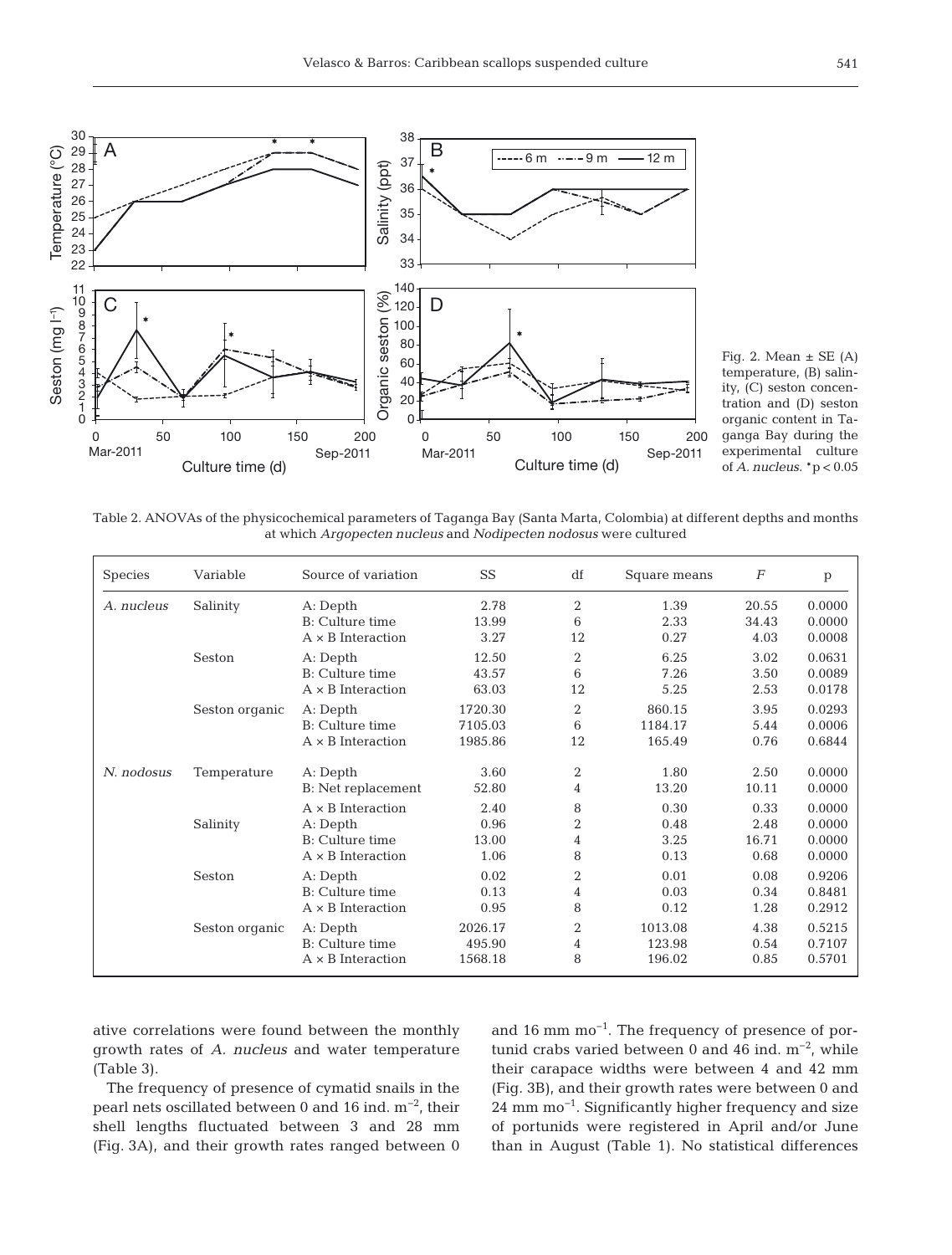| Parameter            | A. nucleus              |    |        |              |             |         | $- N.$ nodosus $-$  |     |                  |              |    |        |
|----------------------|-------------------------|----|--------|--------------|-------------|---------|---------------------|-----|------------------|--------------|----|--------|
|                      | Growth rate<br>Survival |    |        |              | Growth rate |         |                     |     | Survival         |              |    |        |
|                      | $\mathbf r$             | n  | p      | r            | n           | p       | r                   | n   | p                | r            | n  | p      |
| Temp                 | $-0.9281$ 27            |    | 0.0000 | 0.5547 27    |             | 0.0514  |                     |     | 0.4956 23 0.0201 | $-0.3013$ 24 |    | 0.1484 |
| Salinity             | 0.1031 27               |    | 0.5990 | $-0.2234$ 27 |             | 0.2546  | $-0.1933$ 23 0.3647 |     |                  | 0.0196       | 24 | 0.9252 |
| Seston               | $-0.2326$ 27            |    | 0.2356 | $-0.0037$ 27 |             | 0.9851  | $-0.3323$ 23 0.1191 |     |                  | $-0.0431$    | 24 | 0.8363 |
| Organic seston       | 0.1856 27               |    | 0.3440 | 0.0418 27    |             | 0.8311  | $-0.1286$ 23 0.5465 |     |                  | 0.0274       | 24 | 0.8954 |
| Cymatid frequency    | $-0.1244$ 27            |    | 0.5258 | $-0.2710$ 27 |             | 0.1670  |                     |     | 0.1901 23 0.3726 | $-0.1251$    | 24 | 0.5486 |
| Portunid frequency   | 0.2670 27               |    | 0.1734 | $-0.2121$ 27 |             | 0.2794  |                     |     | 0.0015 23 0.9943 | $-0.1698$    | 24 | 0.4154 |
| Cymatid size         | 0.1909                  | 18 | 0.4312 | $-0.3849$ 18 |             | 0.112.5 | 0.6571              | - 6 | 0.1417           | $-0.3714$    | 6  | 0.4062 |
| Portunid size        | 0.4898                  | 20 | 0.0327 | $-0.2521$    | 20          | 0.2719  |                     |     | 0.0214 15 0.9361 | 0.0321       | 15 | 0.9043 |
| Cymatid growth rate  | 0.2819                  | 17 | 0.2596 | $-0.4779$ 17 |             | 0.0559  |                     |     | 0.3241 17 0.1949 | $-0.2028$    | 18 | 0.4030 |
| Portunid growth rate | 0.7606                  | 18 | 0.0017 | $-0.3127$ 18 |             | 0.1973  |                     |     | 0.2022 17 0.4186 | $-0.2909$    | 18 | 0.2303 |
| Fouling              | 0.1043                  | 18 | 0.6670 | $-0.3514$ 18 |             | 0.1474  |                     |     | 0.2598 17 0.2987 | $-0.0320$    | 18 | 0.8951 |

Table 3. Spearman correlation analysis between environmental parameters, the monthly growth rates and survival values of *Argopecten nucleus* and *Nodipecten nodosus* under different suspended culture conditions

were found for the frequency of presence and size of cymatid predators found in the pearl nets at different culture depths or net replacement frequencies (Table 1). The biofouling dry biomass fluctuated be tween 215 and 1143 g m<sup>-2</sup> (Fig. 3C), with the higher values found under a bimonthly net replacement scheme, in the month of August, and in pearl nets kept at a depth of 6 m, except in April when higher biofouling values were verified at 12 m (Table 1). Significant positive correlations were found between the size of portunid crabs, the crab growth rate and the monthly growth of *A. nucleus* (Table 3).

#### **3.2.** *Nodipecten nodosus*

Survival of *N. nodosus* juveniles after 6 mo in suspended culture fluctuated between 0 and 44% (Fig. 4A), with marked declines (35−54%) registered in the first sampling at 30 or 65 d culture time. Survival values were significantly higher in animals maintained at a depth of 12 m and under a bimonthly net replacement scheme (Table 4). Juveniles with an initial shell length of 8.5 mm reached between 45.6 and  $49.6$  mm (Fig.  $4B$ ), exhibiting monthly growth rates from 0.21 to 0.24 mm  $d^{-1}$ . The greatest growth was observed in animals cultured at a depth of 6 m and with bimonthly net replacement (Table 4). From August to December of 2012, the water temperature oscillated between 25 and 29°C (Fig. 5A), with the lowest values at depths of 9 and 12 m in December and the highest values at 6 m in November (Table 2). Salinity fluctuated between 35 and 38 ppt (Fig. 5B), being significantly higher in December and lower in September at a depth of 6 and 9 m (Table 2). Seston concentration varied between 1.8 and 4.3 mg  $l^{-1}$  (Fig. 5C), with no significant differences found in different months and culture depths (Table 2). Seston organic content fluctuated between 31 and 65% (Fig. 5D), with no significant differences found between different months (Table 2), but with values significantly higher at a depth of 12 m (Table 2). A significant, positive correlation was found between the growth rate of *N. nodosus* and water temperature (Table 3).

The frequency of presence of cymatid snails in the pearl nets fluctuated between 0 and 8 ind. m−2, while their size varied between 8 and 40 mm (Fig. 6A), and their growth rates were between 0 and 40 mm  $mo^{-1}$ . Similarly, the frequency of presence of portunid crabs oscillated between 0 and 16 ind. m−2, and their carapace width presented values between 7 and  $25 \text{ mm } \text{mo}^{-1}$  (Fig. 6B), and their growth rates were between 0 and 15 mm  $mo^{-1}$ . No significant differences were found in the frequency of presence or growth rate of predators between different months, culture depths or different net replacement frequencies (Table 4) during the experiment. Biofouling dry biomass fluctuated between 73.7 and 1083.3 g  $m^{-2}$ (Fig. 6C). Significantly higher values were registered under bimonthly net replacement, especially in August and at 6 or 9 m of depth (Table 4). There was no significant correlation between predators or biofouling variables and the growth or survival of *N. nodosus* (Table 3).

# **4. DISCUSSION**

The present study demonstrates how survival and growth of the 2 Caribbean pectinid species studied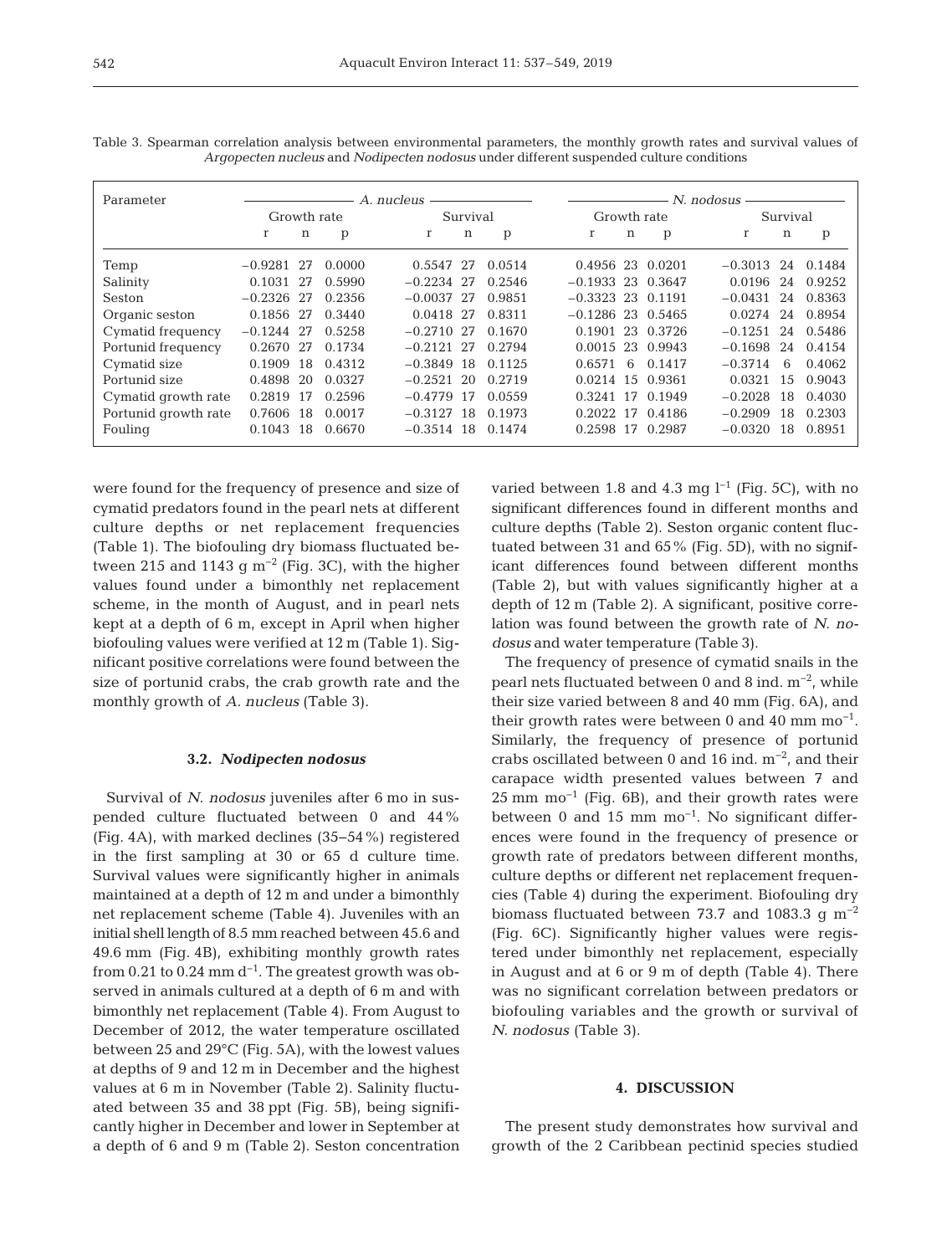

Fig. 3. Mean ± SE frequency of presence and size of the predators (A) Cymatiidae and (B) Portunidae inside the pearl nets with *Argopecten nucleus* and (C) biofouling dry biomass in the nets under different conditions (i.e. culture depths and net replacement frequencies). Numbers above bars represent the predator size means in mm (shell length for cymatid snails and carapace width for portunid crabs). \*p < 0.05



Fig. 4. Mean  $\pm$  SE (A) survival and (B) growth in shell length of *Nodipecten nodosus* maintained at different conditions (i.e. culture depths and net replacement frequencies).  $*$ p < 0.05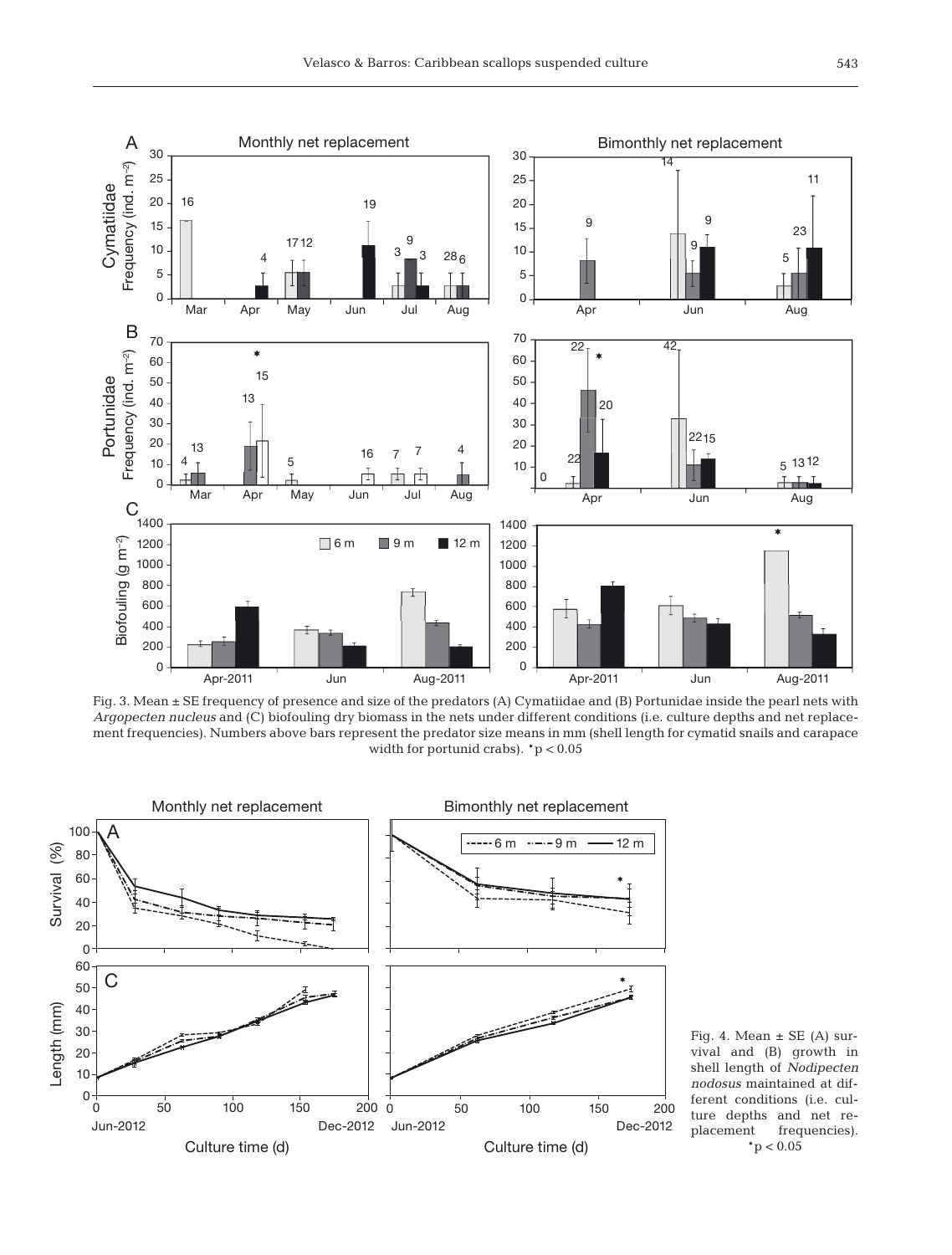| Variable           | Source of variation               | SS             | df             | Square means   | $\boldsymbol{F}$ | $\, {\rm p}$ |
|--------------------|-----------------------------------|----------------|----------------|----------------|------------------|--------------|
| Survival           | Covariable: Culture time          | 47 523.10      | $\mathbf{1}$   | 47523.10       | 172.36           | 0.0000       |
|                    | A: Depth                          | 2232.20        | $\overline{2}$ | 1116.10        | 4.05             | 0.0207       |
|                    | <b>B:</b> Net replacement         | 11450.90       | $\mathbf{1}$   | 11450.90       | 41.53            | 0.0000       |
|                    | $A \times B$ Interaction          | 256.60         | $\overline{2}$ | 128.30         | 0.47             | 0.6294       |
| Shell length       | Covariable: Culture time          | 374 641 000.00 | $\mathbf{1}$   | 374 641 000.00 | 5467.62          | 0.0000       |
|                    | A: Depth                          | 3 172 850.00   | $\overline{2}$ | 1586420.00     | 23.15            | 0.0000       |
|                    | B: Net replacement                | 827 432.00     | $\mathbf{1}$   | 827432.00      | 12.08            | 0.0005       |
|                    | $A \times B$ Interaction          | 405746.00      | $\overline{2}$ | 202873.00      | 2.96             | 0.0520       |
| Cymatid frequency  | A: Culture time                   | 0.28           | $\overline{2}$ | 0.14           | 1.78             | 0.1835       |
|                    | B: Depth                          | 0.07           | $\overline{2}$ | 0.04           | 0.44             | 0.6447       |
|                    | C: Net replacement                | 0.14           | $\mathbf{1}$   | 0.14           | 1.78             | 0.1908       |
|                    | $A \times B$ Interaction          | 0.06           | $\overline{2}$ | 0.03           | 0.24             | 0.7885       |
|                    | $A \times C$ Interaction          | 0.36           | $\overline{4}$ | 0.09           | 1.11             | 0.3664       |
|                    | $B \times C$ Interaction          | 0.07           | $\overline{2}$ | 0.04           | 0.44             | 0.6447       |
|                    | $A \times B \times C$ Interaction | 0.07           | $\overline{2}$ | 0.04           | 0.44             | 0.6447       |
| Cymatid size       | A: Culture time                   | 241.25         | $\,2$          | 120.63         | 1.75             | 0.1875       |
|                    | B: Depth                          | 102.98         | $\overline{2}$ | 51.49          | 0.75             | 0.4801       |
|                    | C: Net replacement                | 63.74          | $\mathbf{1}$   | 63.74          | 0.93             | 0.3421       |
|                    | $A \times B$ Interaction          | 96.04          | $\overline{4}$ | 24.01          | 0.35             | 0.8428       |
|                    | $A \times C$ Interaction          | 70.58          | $\overline{2}$ | 35.29          | 0.51             | 0.6028       |
|                    | $B \times C$ Interaction          | 82.24          | $\overline{2}$ | 41.12          | 0.6              | 0.5552       |
|                    | $A \times B \times C$ Interaction | 466.71         | $\overline{4}$ | 116.68         | 1.7              | 0.1721       |
| Portunid frequency | A: Culture time                   | 0.48           | $\overline{2}$ | 0.24           | 0.37             | 0.6924       |
|                    | B: Depth                          | 2.48           | $\overline{2}$ | 1.24           | 1.91             | 0.1622       |
|                    | C: Net replacement                | 1.19           | $\mathbf{1}$   | 1.19           | 1.83             | 0.1847       |
|                    | $A \times B$ Interaction          | 0.19           | $\overline{2}$ | 0.09           | 0.48             | 0.6233       |
|                    | $A \times C$ Interaction          | 4.74           | $\overline{4}$ | 1.19           | 1.83             | 0.1447       |
|                    | $B \times C$ Interaction          | 1.37           | $\overline{2}$ | 0.69           | 1.06             | 0.358        |
|                    | $A \times B \times C$ Interaction | 0.26           | $\overline{2}$ | 0.13           | 0.2              | 0.8196       |
| Portunid size      | A: Culture time                   | 99.81          | $\sqrt{2}$     | 49.90          | 0.87             | 0.4256       |
|                    | B: Depth                          | 457.25         | $\overline{2}$ | 228.62         | 4.01             | 0.0568       |
|                    | C: Net replacement                | 346.39         | $\mathbf{1}$   | 346.39         | 6.07             | 0.0586       |
|                    | $A \times B$ Interaction          | 723.30         | $\overline{4}$ | 180.82         | 3.17             | 0.0549       |
|                    | $A \times C$ Interaction          | 90.39          | $\overline{2}$ | 45.19          | 0.79             | 0.4606       |
|                    | $B \times C$ Interaction          | 114.75         | $\overline{2}$ | 57.37          | 1.01             | 0.3758       |
|                    | $A \times B \times C$ Interaction | 389.16         | $\overline{4}$ | 97.29          | 1.71             | 0.1702       |
| Fouling            | A: Culture time                   | 1838.53        | $\overline{2}$ | 919.26         | 20.95            | 0.0000       |
|                    | B: Depth                          | 4139.53        | $\overline{2}$ | 2069.76        | 47.16            | 0.0000       |
|                    | C: Net replacement                | 20126.00       | $\mathbf{1}$   | 20126.00       | 458.6            | 0.0000       |
|                    | $A \times B$ Interaction          | 7768.61        | $\overline{4}$ | 1942.15        | 44.25            | 0.0562       |
|                    | $A \times C$ Interaction          | 1025.53        | $\overline{2}$ | 512.76         | 11.68            | 0.0001       |
|                    | $B \times C$ Interaction          | 2861.08        | $\overline{2}$ | 1430.54        | 32.6             | 0.0698       |
|                    | $A \times B \times C$ Interaction | 7970.39        | $\overline{4}$ | 1992.60        | 45.4             | 0.0745       |

Table 4. ANCOVAs and ANOVAs of the survival and shell length of *Nodipecten nodosus* maintained at different suspended culture conditions (i.e. culture depths and net replacement frequencies)

are affected by culture depth and net replacement frequency, in addition to environmental variables such as water temperature, biofouling biomass and the size of portunid predators. These results facilitate a better understanding of the complex dynamics between environmental and operational variables inherent to scallop aquaculture in suspended systems and productive traits, which can support better management practices to improve productivity.

# **4.1. Effect of depth**

The high survival of *Argopecten nucleus* and *Nodipecten nodosus* cultured at the greatest depth tested (12 m), as well as the highest growth of *A. nucleus* under such conditions, are similar to results previously reported for the survival of *N. nodosus* (Lodeiros et al. 1998), the growth and survival of *Euvola ziczac* (Lodeiros & Himmelman 2000), and the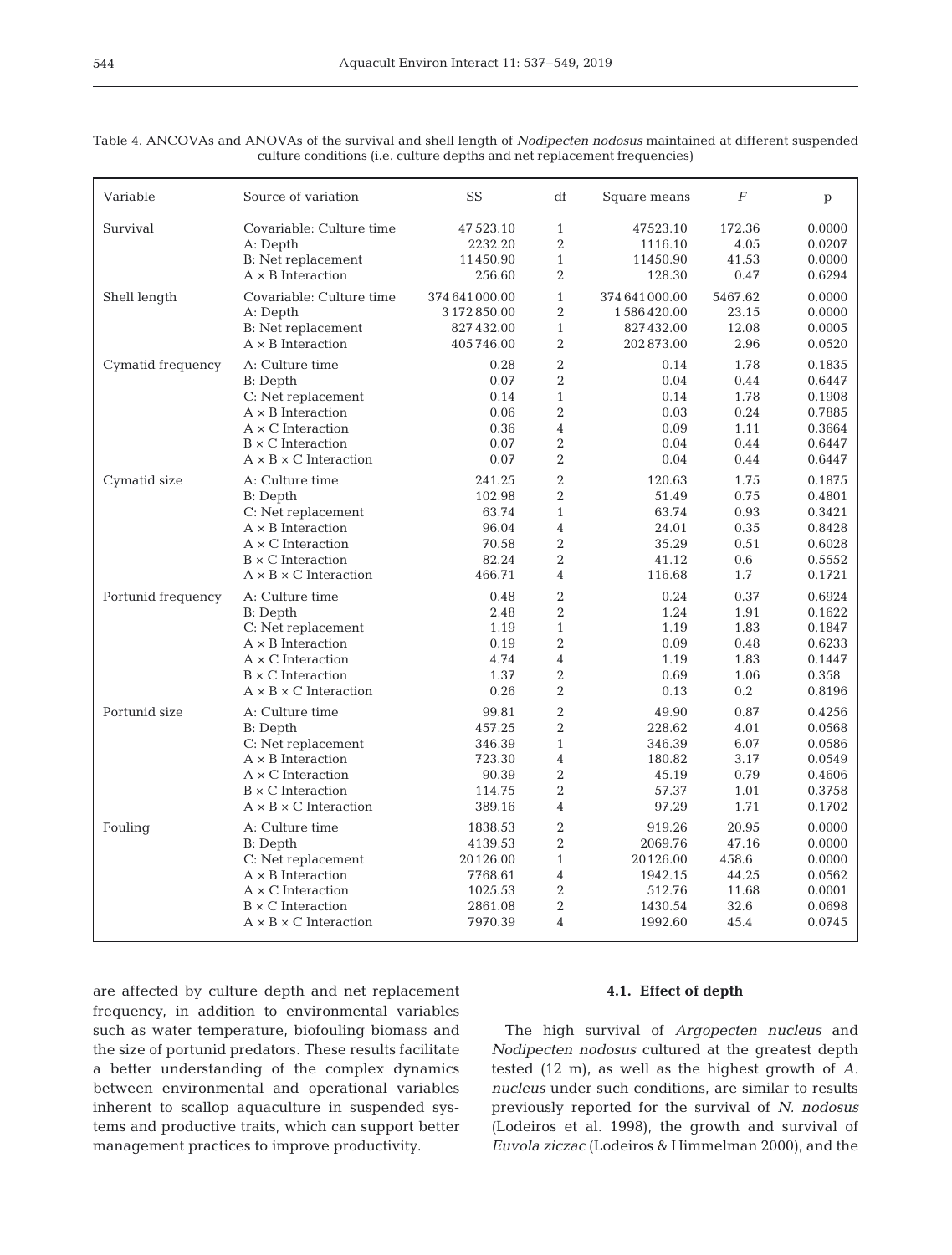

Fig. 6. Mean ± SE frequency of presence and size of the predators (A) Cymatiidae and (B) Portunidae inside the pearl nets with *Nodipecten nodosus* and (C) biofouling dry biomass in the nets under different conditions (i.e. culture depths and net replacement frequencies). Numbers above bars represent the predator size means in mm (shell length for cymatid snails and carapace width for portunid crabs). \*p < 0.05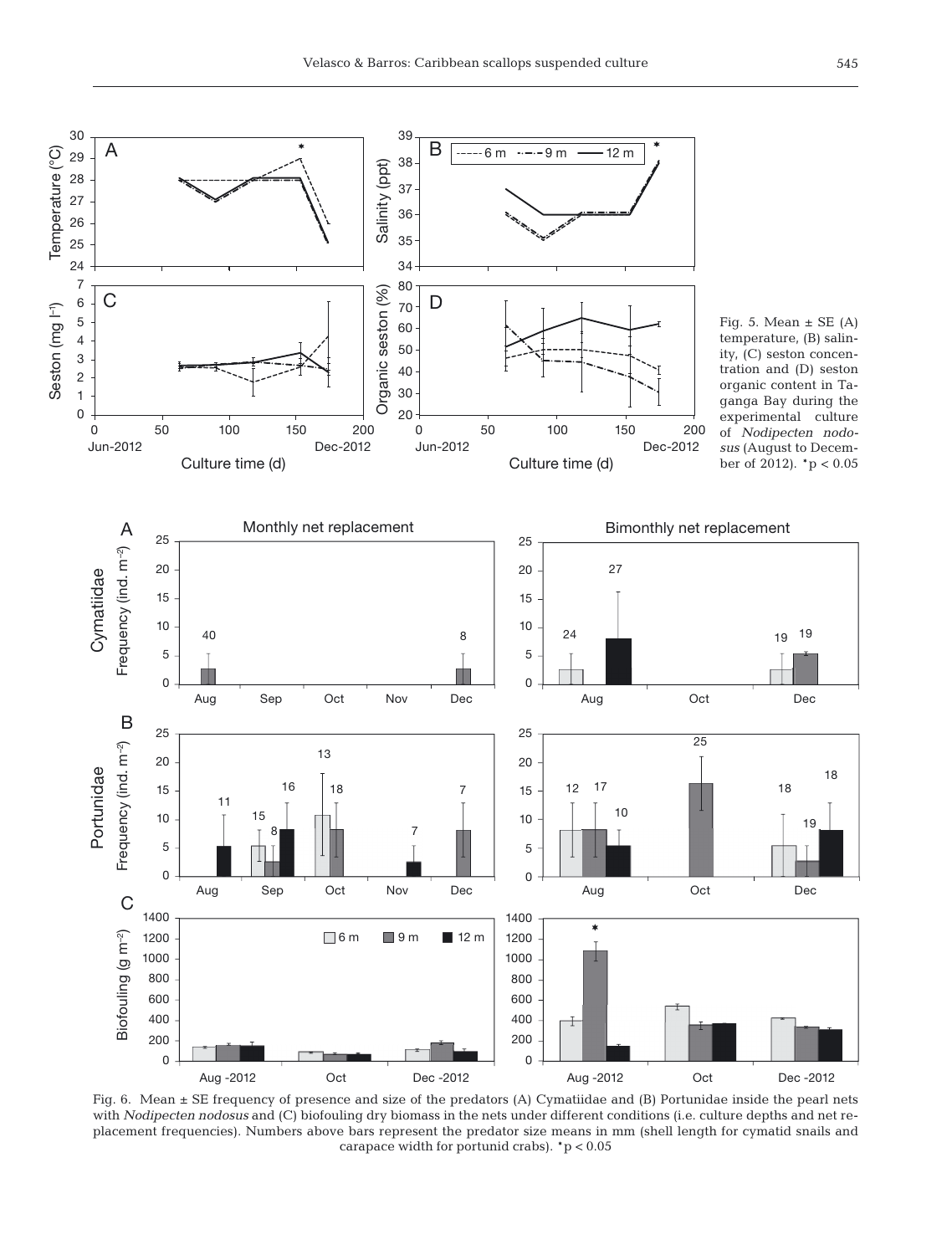growth of *Aequipecten opercularis* (Román et al. 1999) and *Pecten maximus* (Román et al. 2003). The lower temperatures as well as the lower values of biofouling dry biomass found in the pearl nets maintained at greater depths in most of the months suggest that these factors promoted survival in both pectinid species studied and the growth in *A. nucleus*. High temperatures (28°C) can cause a decrease in food intake and an increase in metabolic demands, resulting in less energy available for growth and reproduction of these 2 species (Velasco 2006). Similarly, the presence of a larger biofouling biomass in the pearl nets maintained in shallow waters most of the months probably exerted additional stress in the scallops, thus increasing their susceptibility to death. Some of the main causes of stress on scallops related to the presence of biofouling are (1) toxic nitrogenous waste products released to the water, (2) competition for resources such as food, oxygen and space, and (3) energetic costs related to repair of shell damage caused by shell-boring organisms (Lesser et al. 1992, LeBlanc et al. 2002, Fitridge et al. 2012). In contrast, the highest growth of *N. nodosus* cultured at 6 m suggests that this species had large energetic reserves to support its growth and/or that it had low energetic demands for shell reparation under high temperature and biofouling abundance conditions. It has been shown that *N. nodosus* is capable of storing, transferring and using nutrients from the muscle and digestive gland to support somatic and gonadic growth, respectively (Lodeiros et al. 2001), especially under suboptimal conditions (Velasco & Barros 2008). The suspension of the culture systems at greater depths, especially in August, was able to decrease the settlement of larval stages of biofouling species in the nets, thus promoting a positive effect on the survival of the 2 pectinid species studied and on the growth of *A. nuleus*.

#### **4.2. Effect of net replacement frequency**

The higher values of survival and growth in individuals of *A. nucleus* cultured under a monthly net replacement scheme, in comparison to those under a bimonthly scheme, are similar to those found for *E. ziczac* (Lodeiros & Himmelman 1996), *Placopecten magellanicus* (Claereboudt et al. 1994) and *Pinctada margaritifera* (Pit & Southgate 2003) cultured in systems with monthly and bimonthly net cleaning. These results are related to the higher values of biofouling biomass size and frequency of portunid crabs found in the pearl nets with bimonthly replacement.

Indeed, crabs of larger size are able to predate on a greater number of cultured scallops, which has been previously reported for *Carcinus maenas* (Klein-Breteler 1975). Additionally, the positive correlation found between the size of portunid crabs and growth of *A. nucleus* suggests that portunids of larger size consumed a greater number of small scallops within the culture systems, which exhibited slower growth, therefore indirectly selecting larger scallops with a faster growth rate. Similar results have been reported in oysters *Crassostrea virginica* predated by crabs *Callinectes sapidus* (Eggleston 1990). It seems likely that a monthly net replacement contributes towards minimizing the settlement of larval stages of biofouling species in the nets as well as towards hindering the growth of portunid crabs, thus preventing them from reaching a critical body size within the pearl nets. These 2 aspects should explain the higher survival and growth of *A. nucleus* under a monthly net replacement scheme.

The high values of survival and growth observed in individuals of *N. nodosus* cultured under a bimonthly net replacement scheme suggest this species has low sensitivity to the deleterious effects of biofouling but high sensitivity to handling during net replacement. A lack of a significant relationship between the amount of biofouling and survival and growth has been previously documented for this species (Rupp 2007, Carraro et al. 2012) and other bivalves like *Mytilus galloprovincialis* and *Ostrea edulis* (Perera et al. 1999). The greater biofouling resistance of *N. nodosus* than of *A. nucleus* could be related to its higher shell thickness (1.5 mm vs. 1 mm in adults, respectively). Apparently, in *N. nodosus*, a monthly net replacement negatively affects survival and growth, which might be related to the stress inflicted by handling and manipulating the animals more frequently.

Higher mortality of *A. nucleus* and *N. nodosus* during the first period of experimental culture, immediately after seeding the scallops in the pearl nets (54 and 44% on average for *A. nucleus* and *N. nodosus,* respectively), suggest that the exposure to air, handling and manipulation during the detachment of juveniles from the artificial collectors, grading and seeding represent important stress factors that ultimately increase mortality rates. Usually these activities are performed for long periods of time (4 to 6 h) in the beach at high water temperatures (28 to 32°C) and in limited shade, where the scallops are placed in containers at high densities with small volumes of seawater (20 to 50 l) and low water renewal. To increase survival and growth in this species, it is highly recommended to reduce the duration of the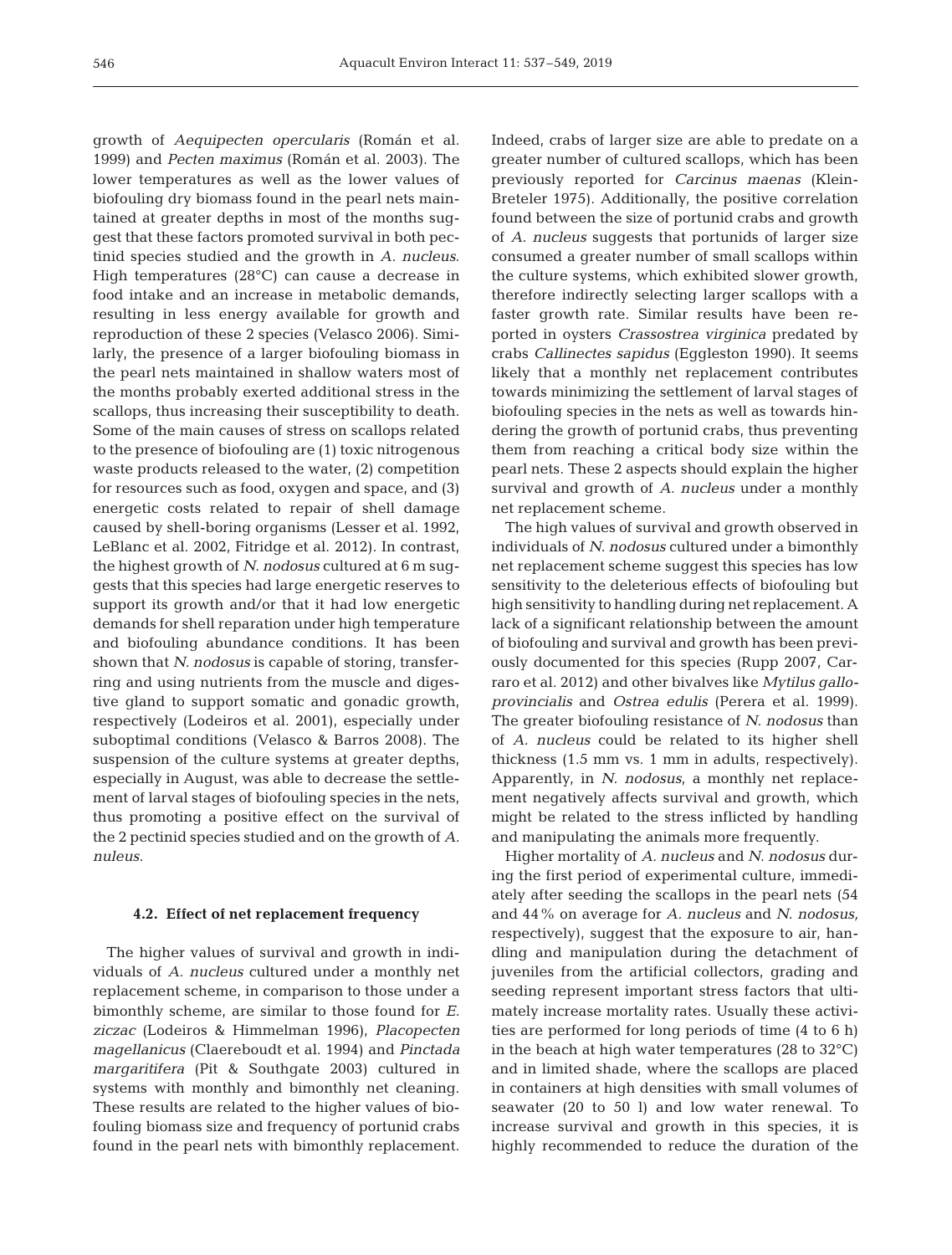detachment, grading and seeding activities, in addition to implementing a system with flow-through tanks containing larger volumes of seawater.

#### **4.3. Predation and biofouling**

The maximum frequencies of presence of cymatid and portunid predators found in the pearl nets with *A. nucleus* and *N. nodosus* in Bahía Taganga (16 cymatids m<sup>-2</sup> mo<sup>-1</sup> and 24 portunids m<sup>-2</sup> mo<sup>-1</sup>) are similar to those reported for *A. nucleus* in the same geographical area (22 cymatids m−2 mo−1 and 11 por tunids  $m^{-2}$  mo<sup>-1</sup>; Velasco et al. 2009) but lower than those found in the protected area Parque Natural Nacional Tayrona in other bivalve species like *Pinna carnea* (45 cymatids m<sup>-2</sup> mo<sup>-1</sup> and 33 portunids m<sup>-2</sup> mo−1; Velasco & Borrero 2004), *Pteria colymbus* (41 cymatids m−2 and 6 portunids m−2 mo−1; Velasco & Borrero 1996) and *Pinctada imbricata* (33 cymatids m−2 mo−1 and 55 portunids m−2 mo−1; Velasco & Barros 2010). These results suggest that scallops are less appetizing or more difficult to predate than other Caribbean marine bivalves. This could also be indicative of a higher abundance of predators of bivalves inside protected areas. The growth rates of cymatids and portunids found in this study (40 and 42 mm mo−1, respectively) are high in relation to those estimated under suspended culture conditions of *P. colymbus* (12 to 26 mm mo<sup>-1</sup>, respectively; Velasco & Borrero 1996) and *P. imbricata* (23 to 25 mm mo−1, respectively; Velasco & Barros 2010). These differences could be related to temporal and spatial variations in water physicochemical conditions, changes in the species composition of the predator groups or differences in the nutritive value of the scallops and pearl oysters.

A decrease in the biofouling biomass in most culture systems at greater depths has been reported in other studies (Claereboudt et al. 1994, Rupp 2007). This decrease has been associated with the reduction of the supply of food for the biofouling biota, mainly composed of filter feeders or phototrophic organisms. This pattern was maintained under stratified conditions, but it was lost when upwelling or strong wind events took place, such as those verified in April 2011 as well as in August to October 2012, respectively. The lower average rate of biofouling formation in the pearl nets suspended in Taganga found in the present study (190 g m<sup>-2</sup> mo<sup>-1</sup>), in comparison to those reported in Chile for *Argopecten purpuratus* (620 g m−2 mo−1, Uribe et al. 2001), Venezuela for *E. ziczac* (384 g m−2 mo−1, Lodeiros & Himmelman 2000) and *P.*

*imbricata* (963 g m<sup>-2</sup> mo<sup>-1</sup>, Lodeiros & García 2004) and Canada for *P. magellanicus* (1900 g m−2 mo−1; Claereboudt et al. 1994), indicate that Bahía Taganga might offer favorable conditions for local bivalves aquaculture, given the relatively low incidence levels of predators and biofouling in the culture systems. The impact of biofouling in tropical zones has been considered negligible in comparison to the high biofouling biomass reported in temperate regions (Dürr & Watson 2010). However, the lower survival of both scallops studied as well as the biofouling biomass ob tained in shallow waters do not support this hypothesis. Also, although the level of biofouling in this study is lower (1.8 to 7.7 mg  $l^{-1}$ ) than in temperate waters, the same trend is also true for the seston concentration (63.1 to 77.8 mg l<sup>-1</sup>; Grizzle & Morin 1989). So, even a low level of competition or flow obstruction of biofouling organisms could affect the tropical scallop performances. Considering that biofouling on the culture nets is one of the problems facing both scallop species studied, the use of cylindrical nets might be worthwhile as these may well have a lower surface area:volume ratio than pyramidal nets.

# **5. CONCLUSIONS**

In summary, the suspension of culture systems at greater depths (12 m) is a suitable practice for reducing the settlement of larval stages of biofouling species and protecting the scallops from high temperatures, increasing survival in *N. nodosus* and *A. nucle us* as well as promoting growth in *A. nucleus*. A higher frequency of net replacement (i.e. monthly) reduces biofouling formation, thus increasing survival and growth in *A. nucleus* but not in *N. nodosus,* which seems to be affected to a greater degree by more frequent manipulation. However, considering that the low survival values obtained in this study were not mainly due to the environmental factors studied (i.e. predators, biofouling and physicochemical parameters) but instead due to the high mortality of juveniles at the beginning of the culture, it is recommended to carry out additional research to optimize the practices related to the operations of seed detachment from the artificial collectors, grading and seeding.

*Acknowledgements*. The authors would like to thank Walter Barbosa, the staff of the Laboratorio de Moluscos y Microalgas of the Universidad del Magdalena and the Asociación de Pescadores y Ostioneros de Taganga (ASPOTAG) for their help during the experiments. This study was supported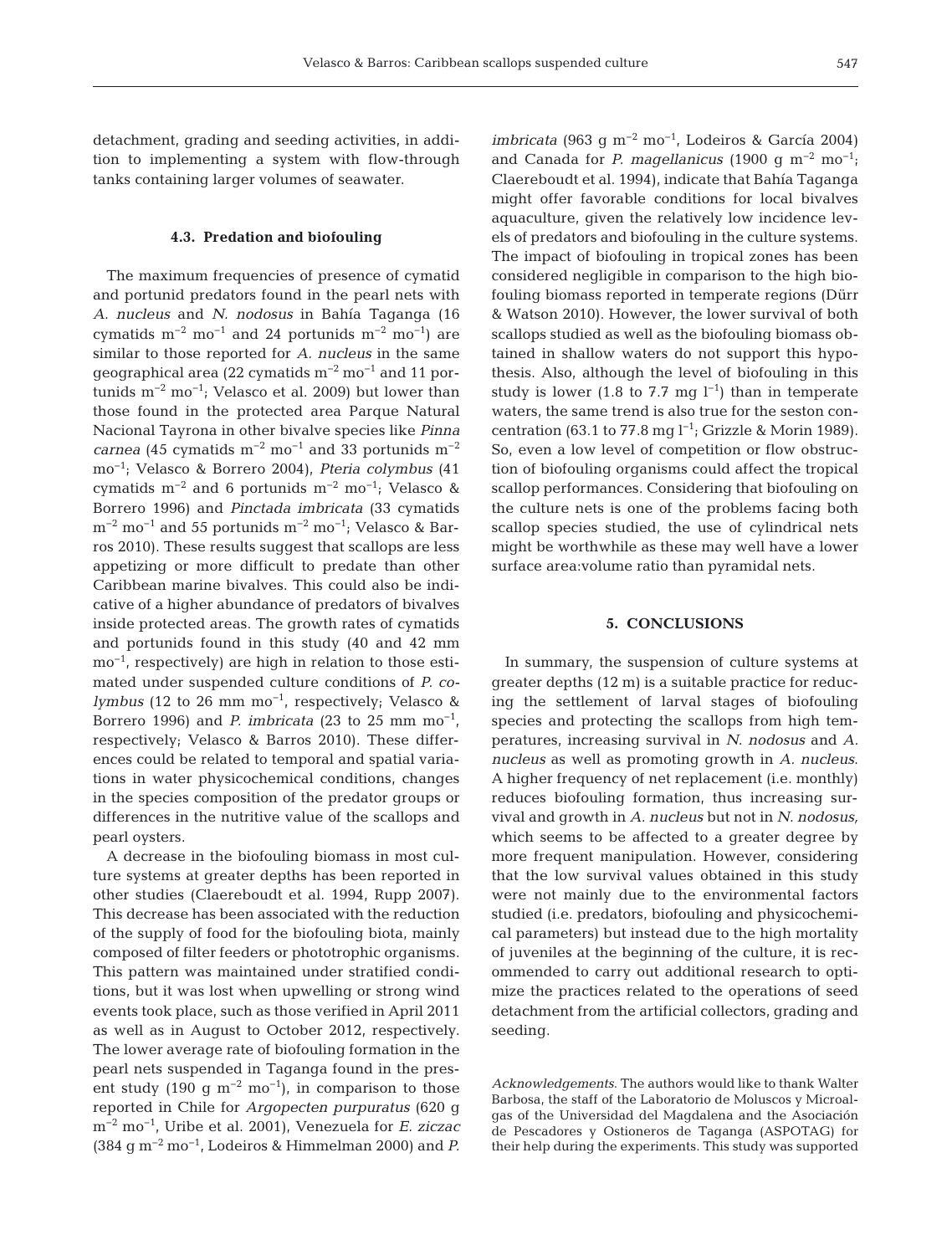by the Japan-Chile Partnership Programme (JCPP), Acción Social (ACCI) and Universidad del Magdalena Grant 2012, Universidad del Magdalena Grant Res. 0232-2017, 0339- 2018 and 0025-2019 and COLCIENCIAS Grant N° 1117- 808-64003 2019.

#### LITERATURE CITED

- [Acosta V, Freites L, Lodeiros C \(2000\) Densidad, crecimiento](https://www.ncbi.nlm.nih.gov/entrez/query.fcgi?cmd=Retrieve&db=PubMed&list_uids=11487928&dopt=Abstract) y supervivencia de juveniles de *Lyropecten (Nodipecten) nodosus* (Pteroida: Pectinidae) en cultivo suspendido en el golfo de Cariaco, Venezuela. Rev Biol Trop 48: 799−806
- [Adams CM, Shumway SE, Whitlatch RB, Getchis T \(2011\)](https://doi.org/10.1111/j.1749-7345.2011.00460.x) Biofouling in marine molluscan shellfish aquaculture: a survey assessing the business and economic implications of mitigation. J World Aquacult Soc 42: 242−252
- [Barros J, Velasco LA, Winkler FM \(2018\) Heritability,](https://doi.org/10.1016/j.aquaculture.2018.01.011) genetic correlations and genotype by environment interactions in productive traits of the Caribbean scallop, *Argopecten nucleus* (Mollusca: Bivalvia). Aquaculture 488: 39−48
- [Carraro JL, Rupp GS, Mothes B, Lerner C, Würdig NL \(2012\)](https://doi.org/10.7773/cm.v38i3.1982) Characterization of the fouling community of macroinvertebrates on the scallop *Nodipecten nodosus* (Mollusca, Pectinidae) farmed in Santa Catarina, Brazil. Cienc Mar 38:577-588
	- Ciocco NF, Orensanz JM (2001) Depredación. In: Maeda-Martinez A (ed) Los moluscos pectinidos de Iberoamerica: ciencia y acuicultura. LIMUSA, Mexico City, p 267−284
- [Claereboudt MR, Bureau D, Coté J, Himmelman JH \(1994\)](https://doi.org/10.1016/0044-8486(94)90268-2) Fouling development and its effect on the growth of juvenile giant scallops *(Placopecten magellanicus)* in suspended culture. Aquaculture 121: 327−342
	- Cortés-Useche C, Gomez-León J, Santos-Acevedo M (2011) Erizos de mar como control biológico del 'fouling' en un cultivo de *Nodipecten nodosus* en el área de Santa Marta, Caribe colombiano. Bol Investig Mar Costeras 40: 233−247
	- Díaz JM, Puyana M (1994) Moluscos del Caribe Colombiano, un catálogo ilustrado. Colciencias, Fundación Natura y Universidad del Magdalena, Bogotá
	- Dürr S, Watson DI (2010) Biofouling and anti-fouling in aquaculture. In: Dürr S, Thomason JC (eds) Biofouling. Wiley-Blackwell, Singapore, p 267−287
- [Eggleston DB \(1990\) Functional responses of blue crabs](https://doi.org/10.1016/0022-0981(90)90112-P) *Callinectes sapidus* Rathbun feeding on juvenile oysters *Crassostrea virginica* (Gmelin): effects of predator sex and size, and prey size. J Exp Mar Biol Ecol 143:73-90
- [Fitridge I, Dempster T, Guenther J, de Nys R \(2012\) The](https://doi.org/10.1080/08927014.2012.700478) impact and control of biofouling in marine aquaculture: a review. Biofouling 28:649-669
	- Freedman K, Bell JD (1996) Effects of different substrata and protective mesh bags on collection of spat of the pearl oysters, *Pinctada margaritifera* (Linnaeus, 1758) and *Pinctada maculata* (Gould, 1850). J Shellfish Res 15: 535−541
	- Freites L, Núñez M (2001) Cultivo suspendido de *Lyropecten (Nodipecten) nodosus* (L., 1758) mediante los métodos de bolsa y aurícula 'ear hanging'. Bol Inst Oceanogr 4: 21−29
- [Freites L, Hilmmelman J, Lodeiros C \(2000\) Impact of preda](https://doi.org/10.1016/S0022-0981(99)00149-5)tion by gastropods and crabs recruiting onto culture enclosures on the survival of the scallop *Euvola ziczac* (L.) in suspended culture. J Exp Mar Biol Ecol 244: 297−303
- Gómez-León J, Acosta E, Castellanos C, Santos-Acevedo M (2010) Cultivo de Pectínidos en el Caribe colombiano. Proyecto. Optimización de la producción de postlarvas del ostión *N. nodosus* y la conchuela *A. nucleus* en el Caribe colombiano código 2105-09-17982. Serie de Publicaciones Generales No. 40, INVEMAR, Santa Marta
- [Grizzle RE, Morin PJ \(1989\) Effect of tidal currents, seston,](https://doi.org/10.1007/BF00391326) and bottom sediments on growth of *Mercenaria mercenaria*: results of a field experiment. Mar Biol 102:85-93
- [Klein-Breteler WCM \(1975\) Food consumption, growth and](https://doi.org/10.1016/0077-7579(75)90002-2) energy metabolism of juvenile shore crabs, *Carcinus maenas.* Neth J Sea Res 9:255-272
	- LeBlanc A, Landry T, Miron G (2002) Fouling organisms in a mussel cultivated bay: their effect on nutrient uptake and release. Can Tech Rep Fish Aquat Sci 2431
- [Lesser MP, Shumway SE, Cuccia T, Smith J \(1992\) Impact of](https://doi.org/10.1016/0022-0981(92)90291-H) fouling organisms on mussel rope culture: interspecific competition for food among suspension-feeding invertebrates. J Exp Mar Biol Ecol 165: 91−102
- [Lodeiros C, García N \(2004\) The use of sea urchins to control](https://doi.org/10.1016/j.aquaculture.2003.10.022) fouling during suspended culture of bivalves. Aquaculture 231:293-298
- [Lodeiros CJ, Himmelman JH \(1996\) Influence of fouling on](https://doi.org/10.1046/j.1365-2109.1996.t01-1-00790.x) the growth and survival of the tropical scallop, *Euvola (Pecten) ziczac* L. 1758 in suspended culture. Aquacult Res 27: 749−756
- [Lodeiros C, Himmelman JH \(2000\) Identification of factors](https://doi.org/10.1016/S0044-8486(99)00245-8) affecting growth and survival of the tropical scallop *Euvola (Pecten) ziczac* in the Golfo de Cariaco, Venezuela. Aquaculture 182:91-114
	- Lodeiros C, Freites L, Nuñez M, Himmelman JH (1993) Growth of the Caribbean scallop *Argopecten nucleus* (Born, 1970) in suspended culture. J Shellfish Res 12: 291−294
- [Lodeiros C, Rengel J, Freites L, Morales F, Hilmmelman JH](https://doi.org/10.1016/S0044-8486(98)00212-9) (1998) Growth and survival of the tropical scallop *Lyropecten (Nodipecten) nodosus* maintained in suspended culture at three depths. Aquaculture 165:41-50
	- Lodeiros C, Rengel JJ, Himmelman JH (1999) Growth of *Pteria colymbus* (Röding, 1798) in the Golfo de Cariaco, Venezuela. J Shellfish Res 18: 155−158
- [Lodeiros C, Rengel J, Guderley HE, Nusetti O, Hilmmelman](https://doi.org/10.1016/S0044-8486(01)00505-1) JH (2001) Biochemical composition and energy allocation in the tropical scallop *Lyropecten* (*Nodipecten*) *nodosus* during the months leading up to and following the development of gonads. Aquaculture 199:63-72
- [Mendoza Y, Freites L, Lodeiros CJ, López JA, Himmelman](https://doi.org/10.1016/S0044-8486(02)00646-4) JH (2003) Evaluation of biological and economical aspects of the culture of the scallop *Lyropecten nodosus* in suspended and bottom culture. Aquaculture 221:207-219
- [Pacheco A, Garate A \(2005\) Bioincrustantes en estructuras](https://doi.org/10.21704/rea.v4i1-2.310) de cultivo de *Argopecten purpuratus* en Bahía Samanco, Perú. Ecol Apl 4: 149−152
	- Perera M, Ballesteros M, Turon X (1999) Estudio de los organismos epibiontes en un cultivo de bivalvos marinos del delta del Ebro. Cah Biol Mar 31: 385−399
- [Pérez E, Lodeiros C, Semidey D, Uribe E, Freites L \(2016\)](https://doi.org/10.3856/vol44-issue1-fulltext-10) Crecimiento, supervivencia e influencia de factores ambientales en tres cohortes de la ostra perla *Pinctada imbricata*, en cultivo suspendido en el Golfo de Cariaco, Venezuela. Lat Am J Aquat Res 44:99-112
- [Pit JH, Southgate PC \(2003\) Fouling and predation; how do](https://doi.org/10.1023/B%3AAQUI.0000013310.17400.97) they affect growth and survival of the blacklip pearl oyster, *Pinctada margaritifera*, during nursery culture? Aquacult Int 11:545-555